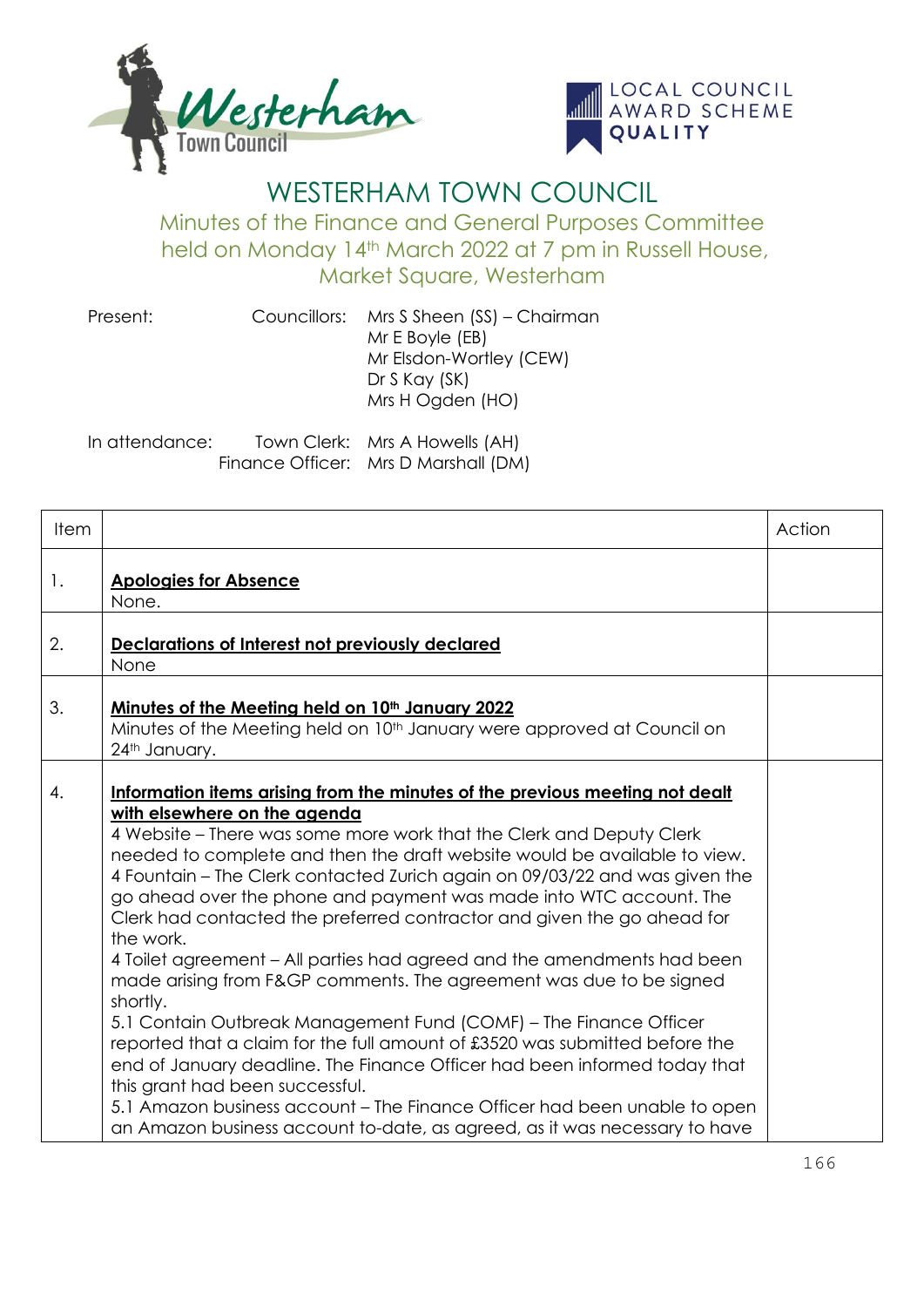|    | a mobile number affiliated to the account, which was not affiliated to another<br>Amazon account. Cllr Elsdon-Wortley offered to help with this issue.<br>5.5 Santander IT Issue – The Finance Officer to send the letter received from<br>Santander to Cllr Sheen.<br>5.7 CIL Report – The Finance Officer to update the CIL report for the next<br>meeting following the finalisation of the Parking Project costs.<br>5.8 IT costs – WTC IT Contractor had advised that the monthly Microsoft costs<br>would increase by £21.64, an annual increase of £259.68. The Finance Officer<br>confirmed the budget would bear this increase.                                                                                                                                                                                                                                                                                                                                                                                                                                                                                                                                                                                                                                                                                                                                                                                                                                                                                                                                                                                                                                                                                                                                                                                                                                                                                                                                                                                                                                                                                                                                                                                                                                                                                                                                                                                                                                                                                                                                                                                                                                                                                     | <b>CEW</b><br><b>DM</b><br><b>DM</b>     |
|----|------------------------------------------------------------------------------------------------------------------------------------------------------------------------------------------------------------------------------------------------------------------------------------------------------------------------------------------------------------------------------------------------------------------------------------------------------------------------------------------------------------------------------------------------------------------------------------------------------------------------------------------------------------------------------------------------------------------------------------------------------------------------------------------------------------------------------------------------------------------------------------------------------------------------------------------------------------------------------------------------------------------------------------------------------------------------------------------------------------------------------------------------------------------------------------------------------------------------------------------------------------------------------------------------------------------------------------------------------------------------------------------------------------------------------------------------------------------------------------------------------------------------------------------------------------------------------------------------------------------------------------------------------------------------------------------------------------------------------------------------------------------------------------------------------------------------------------------------------------------------------------------------------------------------------------------------------------------------------------------------------------------------------------------------------------------------------------------------------------------------------------------------------------------------------------------------------------------------------------------------------------------------------------------------------------------------------------------------------------------------------------------------------------------------------------------------------------------------------------------------------------------------------------------------------------------------------------------------------------------------------------------------------------------------------------------------------------------------------|------------------------------------------|
| 5. | <b>Finance</b><br>5.1 RFO's report - The Report was received with thanks.<br>5.2 Payments and receipts list to 31 <sup>st</sup> January 2022 - Cllr Sheen had no issues to<br>bring to the Committees attention and no items were raised.<br>5.3 Committee Accounts to 31 <sup>st</sup> January 2022 - Cllr Sheen reported that she<br>had nothing of concern to bring to the Committee's attention. The Accounts<br>would be recommended to Council for approval.<br>5.4 Internal Auditor Plan 2022/23 - The Internal Audit Plan 2022/23 had been<br>circulated and reviewed and it was agreed to recommend its acceptance to<br>Council.<br>5.5 <b>Effectiveness of Internal Audit -</b> The Effectiveness of Internal Audit had<br>been circulated and reviewed and it was agreed to recommend its<br>acceptance to Council.<br>5.6 Financial Risk Assessment - The Financial Risk Assessment had been<br>circulated and reviewed and it was agreed to recommend its acceptance to<br>Council subject to an amendment regarding remote working and storage of<br>files and management of CIL funds. It was further agreed that the Finance<br>Officer would register all F&GP as signatories to WTC accounts.<br>5.7 Asset Register - The Asset Register had been circulated and reviewed and<br>it was agreed to recommend its acceptance to Council.<br>The Finance Officer reported that WTC's Insurance policy was due for renewal<br>in June 2023. A review of WTC current policy and future cover would need to<br>be undertaken before the end of 2022 so that quotations could be sought in<br>the first quarter of 2023. This was an opportune time to review valuations vs<br>insured values. Following discussion it was agreed that the Finance Officer and<br>Clerk would investigate further.<br>5.8 Parking Project - The Finance Officer had circulated information regarding<br>the snagging issues at each of the four locations. The Finance Officer had<br>informed the Contractor that the last invoice would not be settled until this<br>work had been completed as it had been outstanding since December. A<br>meeting had been arranged with the Contractor on Wednesday. Following<br>discussion it was agreed that Cllr Ogden would also attend the meeting.<br>The Finance Officer would provide a breakdown of final costings for the next<br>meeting.<br>5.9 Investment Information - Local Authority Investment Schemes were<br>discussed with the view to increasing the return on funds held by the Council<br>and spreading the risk of bank failure. Following discussion it was agreed to<br>discuss further at the next meeting once the end of year figures had been<br>finalized. | <b>DM</b><br>DM/AH<br>DM/HO<br><b>DM</b> |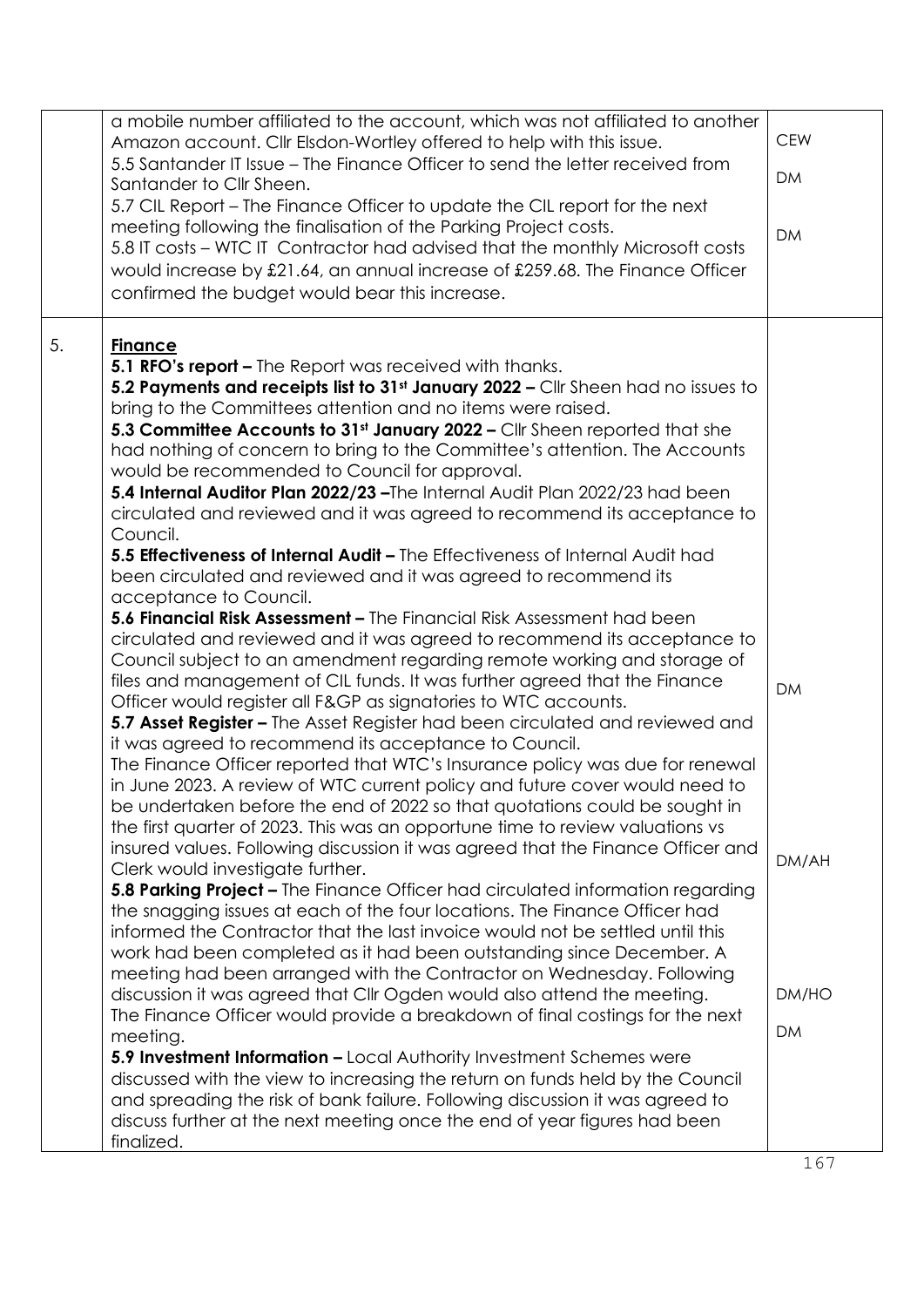|    | 5.10 KGF Water Bill - The Clerk advised that Castle Water had adjusted the<br>invoices. The Water Abatement form was completed in June 2020 and had<br>now been applied and back dated to June 2020. Castle Water were<br>adamant that WTC had received a high invoice as correct water readings<br>had not been received due to a faulty meter. The water meters were being<br>read this week so that the Bowls Club could be invoiced for past and present<br>usage. Following discussion it was agreed that as there was now an agreed<br>base figure it was important to monitor the readings for reasonability going<br>forward to identify any faulty meter recordings earlier. It was further agreed to<br>invoice SDC for reasonable costs of additional water usage for the litter                                                                                                                                                                                                                                                                                                                                                                                                                                                                                                                                                                                                                                                                                                                                                                                                                                                                                                                                                                                                                                                                                                                                                                                                                                                                                                                                                                                                                                                                                                                                                                                                                                                                                                                        | <b>DM</b>            |
|----|--------------------------------------------------------------------------------------------------------------------------------------------------------------------------------------------------------------------------------------------------------------------------------------------------------------------------------------------------------------------------------------------------------------------------------------------------------------------------------------------------------------------------------------------------------------------------------------------------------------------------------------------------------------------------------------------------------------------------------------------------------------------------------------------------------------------------------------------------------------------------------------------------------------------------------------------------------------------------------------------------------------------------------------------------------------------------------------------------------------------------------------------------------------------------------------------------------------------------------------------------------------------------------------------------------------------------------------------------------------------------------------------------------------------------------------------------------------------------------------------------------------------------------------------------------------------------------------------------------------------------------------------------------------------------------------------------------------------------------------------------------------------------------------------------------------------------------------------------------------------------------------------------------------------------------------------------------------------------------------------------------------------------------------------------------------------------------------------------------------------------------------------------------------------------------------------------------------------------------------------------------------------------------------------------------------------------------------------------------------------------------------------------------------------------------------------------------------------------------------------------------------------|----------------------|
| 6. | sweeper which benefits the town, now housed in the Groundman's Hut.<br><b>Land Issues</b><br>6.1 Use of land adjacent to Churchill School for a Forest School - Information<br>had been circulated regarding the request to establish a Forest School in the<br>woodland area at the lower part of the field. Following discussion the<br>Committee agreed to support a Forest School on the land adjacent to<br>Churchill School as long as a Risk Assessment of the area was provided before<br>the Forest School commenced. If funding was an issue WTC may support a<br>grant application for a formally constituted group holding a current bank<br>account.<br>KCC Cllr Chard to be informed of the issue.<br>6.2 Churchill School Lease - On 1st February Cllr Elsdon-Wortley and the Clerk<br>visited WTC land adjacent to Churchill School site following a phone call from<br>the Site Manager of the School regarding the boundary fence. The Site<br>Manager had annotated a drawing of the existing fence which did not<br>match the boundary on the Land Registry map. On viewing the site it was<br>clear that the current fence needed repair and its position did not match the<br>land registry boundary. A large amount of land was now within the<br>neighbouring property; with a number of trees on it. There was nothing to<br>show how long ago this fencing had been erected and no knowledge of why<br>it had been erected in the wrong place. The committee was advised that to<br>erect a new fence on the correct boundary would be expensive and incur<br>additional tree maintenance costs.<br>Following the recent storms, over £1000 had been spent on emergency tree<br>work on the land leased by Churchill School, however the rent for the current<br>lease was only £200 a year.<br>Following discussion it was agreed that the Clerk would set up a meeting with<br>the Head Teacher after Easter; Cllrs Ogden and Boyle to attend.<br>The Clerk to circulate the current lease.<br>6.3 F&GP Actions from KGF Re-development Project - Cllr Sheen reported that<br>following the Special Council meeting regarding the KGF Re-development<br>Project there was an action for F&GP to discuss the adequacy and cost<br>implications of the Resourcing Plan. Cllr Sheen proposed this be discussed at<br>the May meeting when further information would be available and this was<br>agreed.<br>6.4 Deed of Dedication for Skate Park - Following discussion it was agreed in | AH<br>AH<br>AH<br>AH |
|    | principle to spend up to £1000 on a Deed of Dedication for the Skate Park<br>area; out of the Professional Fees budget.                                                                                                                                                                                                                                                                                                                                                                                                                                                                                                                                                                                                                                                                                                                                                                                                                                                                                                                                                                                                                                                                                                                                                                                                                                                                                                                                                                                                                                                                                                                                                                                                                                                                                                                                                                                                                                                                                                                                                                                                                                                                                                                                                                                                                                                                                                                                                                                            |                      |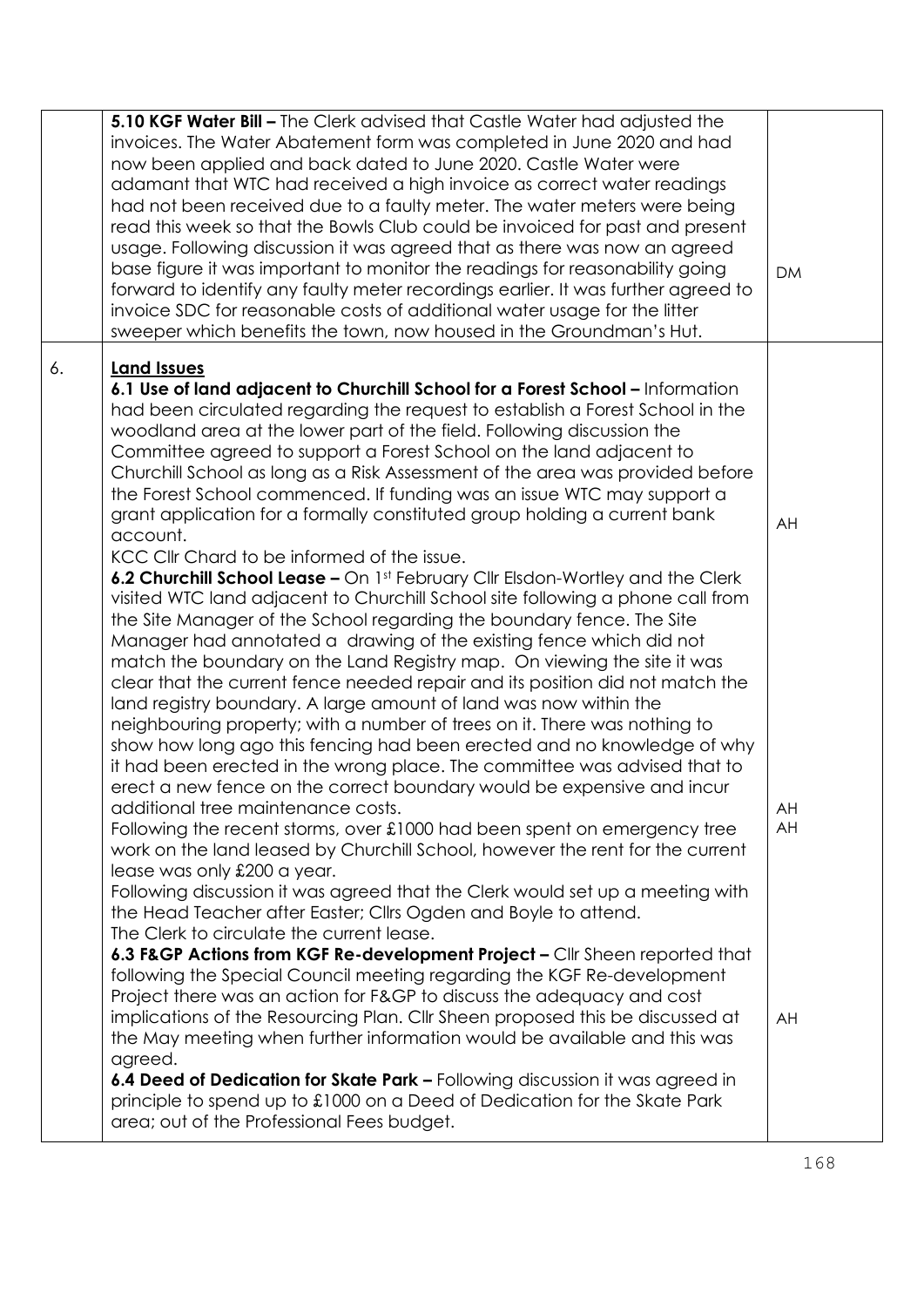|     | 6.5 Land North of King George's Playing Field lease - The legal work had been<br>contracted by WTC; the Clerk to request an update.<br>6.6 Doctors Surgery - Cllr Sheen had reviewed the Doctors Lease and a<br>sample NHS lease and a copy with additions/deletions had been annotated<br>and sent to the Doctors for their comments. The Clerk had chased for a<br>response. Thanks were given to CIIr Sheen for all her hard work.<br>6.7 Bloomfield Allotments lease - No further update.<br>6.8 Bowling Club request - An email had been received from the Bowls Club<br>requesting a replacement shed as the current one was coming to the end of<br>its life. The Bowls Club were looking at a wooden shed or possibly a container<br>as this would be longer lasting. Following discussion it was agreed to refer<br>back to APFOS for them to request a shed/container which was in keeping<br>with the Rural aspect. It was noted that the lease was due for renewal later<br>this year. | <b>APFOS</b> |
|-----|----------------------------------------------------------------------------------------------------------------------------------------------------------------------------------------------------------------------------------------------------------------------------------------------------------------------------------------------------------------------------------------------------------------------------------------------------------------------------------------------------------------------------------------------------------------------------------------------------------------------------------------------------------------------------------------------------------------------------------------------------------------------------------------------------------------------------------------------------------------------------------------------------------------------------------------------------------------------------------------------------|--------------|
| 7.  | <b>Russell House</b><br>7.1 Anti-social behaviour issues - The Clerk reported that nitrous oxide<br>capsules had been found in the garden and this had been reported to the<br>Police. There had also been minor litter issues.<br>7.2 Tree for Russell House garden - Following agreement to the request<br>received from the Rotary regarding planting a tree for the Queen's Jubilee at<br>Russell House; a blackthorn tree had been selected out of the options due to<br>its smaller size and compact root ball. The tree was to be planted before the<br>end of March.                                                                                                                                                                                                                                                                                                                                                                                                                       |              |
| 8.  | <b>ECO Policy - F&amp;GP Action Plan</b><br>Cllr Sheen had circulated an updated Action Plan and reported good<br>progress was being made: -<br>The Website Contractor's green credentials had been received.<br>A local double glazing firm was going to quote for replacement<br>windows at Russell House.<br>A register of interest had been made through KCC for solar panels at<br>Russell House. A no obligation quote would be received in April.<br>The carbon footprint baseline would be completed for the next<br>meeting.                                                                                                                                                                                                                                                                                                                                                                                                                                                              | AH           |
| 9.  | <b>Local Council Award</b><br>Cllr Sheen had circulated updated information on the progress and timeline<br>for future work. A meeting had been set up for Committee Chairmen to input<br>to the three year Business Plan. There were no further queries.                                                                                                                                                                                                                                                                                                                                                                                                                                                                                                                                                                                                                                                                                                                                          |              |
| 10. | <b>SDC Local Plan</b><br>Cllr Ogden reported that the consultation for SDC Local Plan Regulation 18<br>would commence in April for a period of six weeks. Professional planning<br>advice may be required. Following discussion it was agreed in principle that<br>up to £1000 could be spent from the professional fees budget.                                                                                                                                                                                                                                                                                                                                                                                                                                                                                                                                                                                                                                                                   |              |
| 11. | Correspondence<br>11.1 Government advice regarding QR codes was noted.                                                                                                                                                                                                                                                                                                                                                                                                                                                                                                                                                                                                                                                                                                                                                                                                                                                                                                                             |              |
|     |                                                                                                                                                                                                                                                                                                                                                                                                                                                                                                                                                                                                                                                                                                                                                                                                                                                                                                                                                                                                    |              |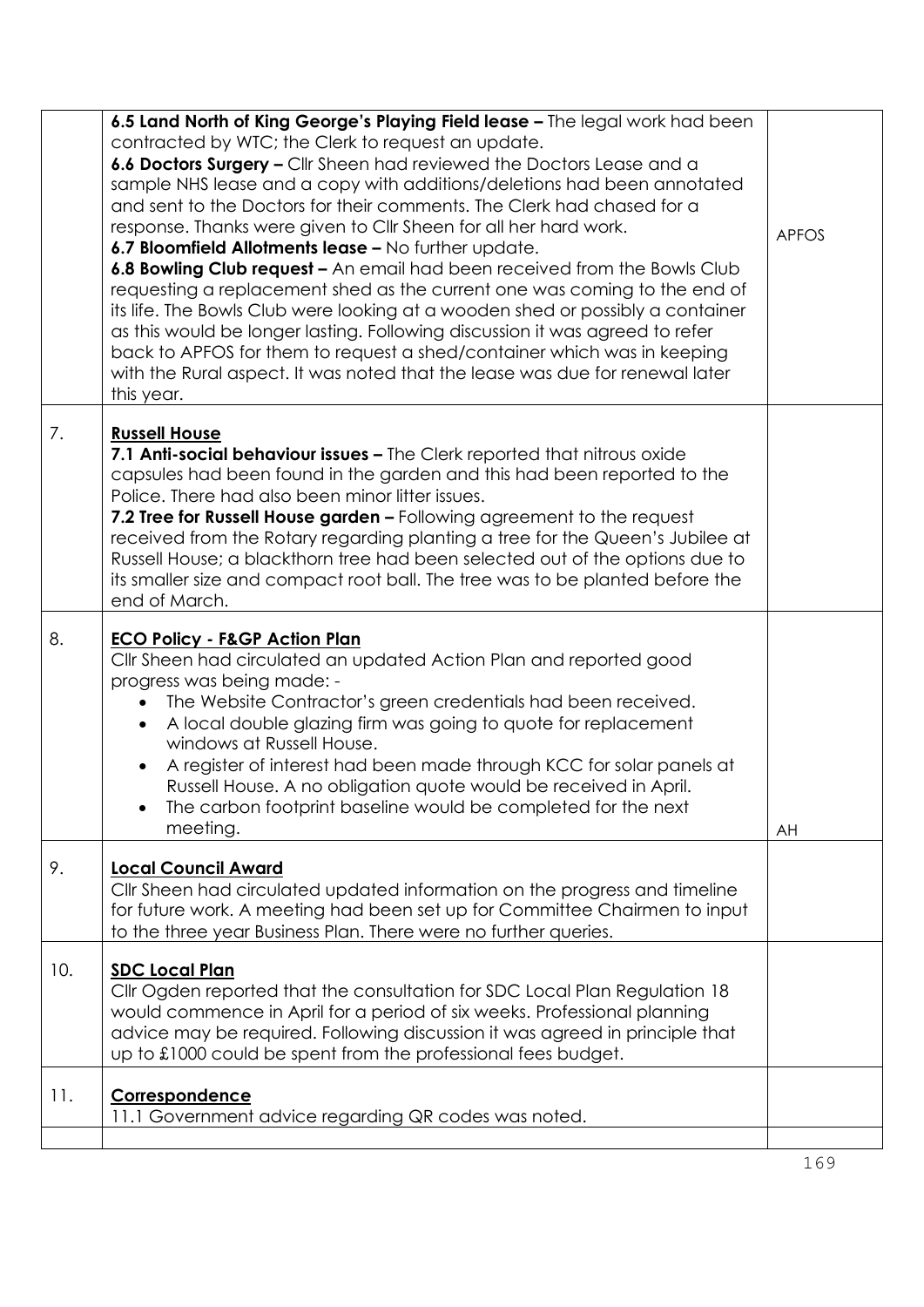| 12. | <b>Reports from Councillors</b><br>Cllr Ogden reported that she had had conversations with SDC Cllr Maskell;<br>met one of HR consultants on zoom; had various meetings regarding Covers<br>Farm and had a call with Mr Warde regarding the northern part of KGF.<br>Cllr Sheen had zoom calls with HR consultants.                     |        |
|-----|-----------------------------------------------------------------------------------------------------------------------------------------------------------------------------------------------------------------------------------------------------------------------------------------------------------------------------------------|--------|
| 13. | <b>IN16, Edenbridge Magazine and Website</b><br>Precept<br><b>Parking Project</b>                                                                                                                                                                                                                                                       |        |
| 14. | <b>Matters for District and County Councillors</b><br>Forest School<br><b>KCC Education department</b>                                                                                                                                                                                                                                  |        |
| 15. | <b>Further Matters for Consideration at the next meeting</b><br>CIL update<br><b>KGF Resourcing costs</b><br>Bonus Scheme 2021/2022 and 2022/2023 proposal<br>Investments                                                                                                                                                               |        |
| 16. | Date of next meeting<br>Monday 9th May 2022                                                                                                                                                                                                                                                                                             |        |
|     | <b>Part 2</b> Pursuant to Section 1 (2) of the Public Bodies (admission meetings) Act 1960. The Public<br>be excluded from the meeting during consideration of the under mentioned item on the<br>grounds that publicity would be prejudicial to the public interest by reason of the confidential<br>nature of the business concerned. |        |
| 17. | <b>Deputy Clerk increase for passing CILCA</b><br>The Deputy Clerk had passed her CILCA at the end of January and it was<br>agreed to confirm her pay increase of 47p an hour.                                                                                                                                                          |        |
| 18. | Training Schedule for Cllrs and staff<br>The Clerk had circulated the Training Schedule for Cllrs and Staff, and this was<br>noted subject to two adjustments. It was agreed to change the presentation<br>for the Local Council Award.                                                                                                 | CEW/AH |
| 19. | <b>Staff Overtime</b><br>The Finance Officer had circulated an overtime update and this was noted.                                                                                                                                                                                                                                      |        |
| 20. | Pay Award 2021/2022<br>Information had been received from NALC that the pay award for 2021/22<br>had been settled on 10 <sup>th</sup> March 2022 for 1.75%. Staff had been paid 2% in April<br>2021.                                                                                                                                    |        |
| 21. | <b>HR Consultation</b><br>The Committee agreed to proceed with the agency recommended by KALC.                                                                                                                                                                                                                                          |        |